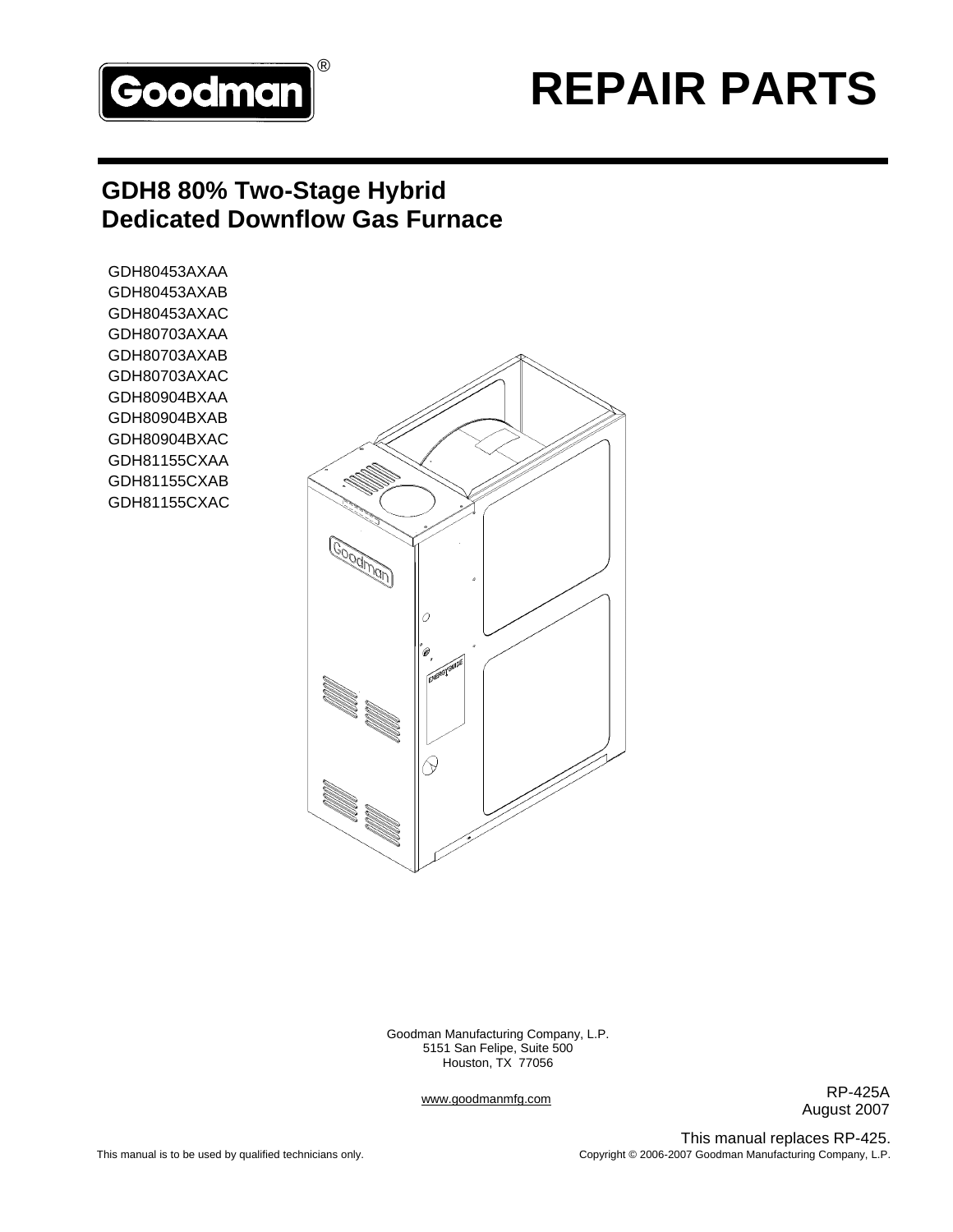#### **Index**

| <b>Functional Parts List</b>  |  |
|-------------------------------|--|
| <b>Illustration and Parts</b> |  |

*Views shown are for parts illustrations only, not servicing procedures*

Rev. A: Added models GDH80453AXAC, GDH80703AXAC, , GDH80904BXAC, and GDH81155CXAC.

AR - As Required NA - Not Available NS - Not Shown 00000000 - See Note QTY - Quantity Example (QTY 3) (If Quantity not shown, Quantity = 1) M - Model Example (M1) (If M Code not shown, then part is used on all Models) **Text Codes:**

#### **Expanded Model Nomenclature:**

 Example M1 - Model#1 M2 - Model#2 M3 - Model#3

Goodman Manufacturing Company, L.P. is not responsible for personal injury or property damage resulting from improper service. Review all service information before beginning repairs.

Warranty service must be performed by an authorized technician, using authorized factory parts. If service is required after the warranty expires, Goodman Manufacturing Company, L.P. also recommends contacting an authorized technician and using authorized factory parts.

Goodman Manufacturing Company, L.P. reserves the right to discontinue, or change at any time, specifications or designs without notice or without incurring obligations.

For assistance within the U.S.A. contact: Consumer Affairs Department Goodman Manufacturing Company, L.P. 7401 Security Way Houston, Texas 77040 877-254-4729-Telephone 713-863-2382-Facsimile

International Division Goodman Manufacturing Company, L.P. 7401 Security Way Houston, Texas 77040 713-861-2500-Telephone 713-863-2382-Facsimile For assistance outside the U.S.A. contact: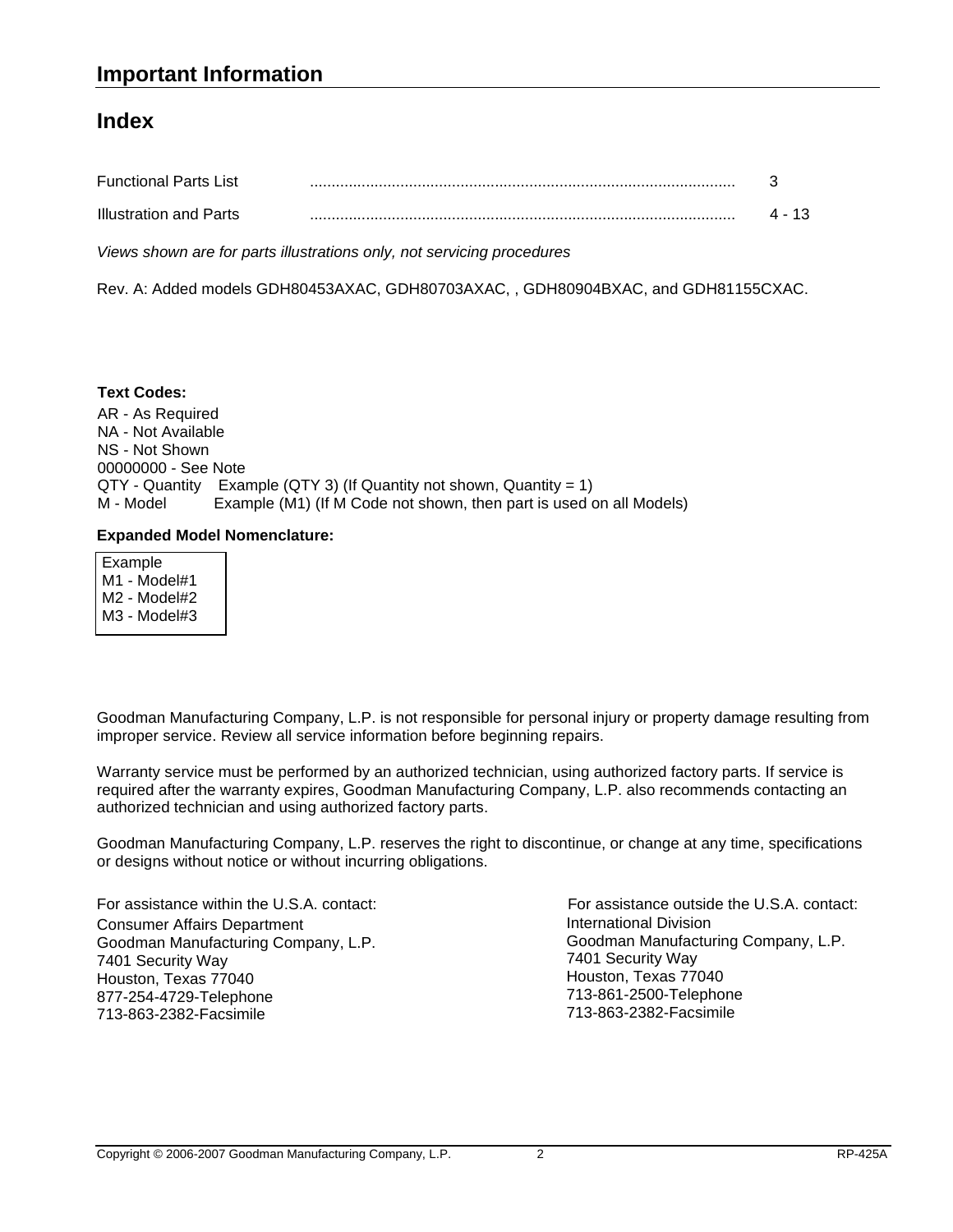#### **Functional Parts**

### **Part**

| No:         | <b>Description:</b>                                                            |                                         |                                            |
|-------------|--------------------------------------------------------------------------------|-----------------------------------------|--------------------------------------------|
|             |                                                                                | IO-295B                                 | INSTALLATION INSTRUCTIONS                  |
| B1370155    | AUXILIARY LIMIT SWITCH 120°F                                                   | IO-669                                  | INSTALLATION INSTRUCTIONS-HUMIDIFIER       |
|             | CAP125000370RPS CAPACITOR 12.5/370V (M1, M2, M3, M4, M5,<br>M6)                | 0161F00000P                             | NAMEPLATE                                  |
|             | CAP200000370RPS CAPACITOR 20/370V (M7, M8, M9, M10, M11,<br>M12)               | <b>RP-425A</b><br><b>HI-115A</b>        | <b>REPAIR PARTS MANUAL</b><br>USERS MANUAL |
| 0130F00010  | <b>FLAME SENSOR</b>                                                            |                                         | <b>Expanded Model Nomenclature</b>         |
| B4026005    | GAS MANIFOLD 2 CELL (M1, M3)                                                   | M1 - GDH80453AXAA                       |                                            |
| B4026005    | GAS MANIFOLD 2 CELL (M2)                                                       | M2 - GDH80453AXAB                       |                                            |
| B4026006    | GAS MANIFOLD 3 CELL (M5)                                                       | M3 - GDH80453AXAC                       |                                            |
| B4026006    | GAS MANIFOLD 3 CELL (M4, M6)                                                   | M4 - GDH80703AXAA                       |                                            |
| B4026007    | GAS MANIFOLD 4 CELL (M8)                                                       | M5 - GDH80703AXAB                       |                                            |
| B4026007    | GAS MANIFOLD 4 CELL (M7, M9)                                                   | M6 - GDH80703AXAC                       |                                            |
| B4026008    | GAS MANIFOLD 5 CELL (M10, M12)                                                 | M7 - GDH80904BXAA                       |                                            |
| B4026008    | GAS MANIFOLD 5 CELL (M11)                                                      | M8 - GDH80904BXAB                       |                                            |
| 0151F00000P | <b>GAS VALVE</b>                                                               | M9 - GDH80904BXAC<br>M10 - GDH81155CXAA |                                            |
| 0130F00006S | IGNITION BOARD, HSI INTEGRATED 2 STG                                           | M11 - GDH81155CXAB                      |                                            |
| 0130F00008S | <b>IGNITOR 17 SEC</b>                                                          | M12 - GDH81155CXAC                      |                                            |
| B4022700    | INSHOT BURNER ASSY 3" (QTY 2)                                                  |                                         |                                            |
| B1340024S   | MOTOR 1/2 HP, 4 SP, 6 PL (M7, M8, M9, M10,<br>M11, M12)                        |                                         |                                            |
| B1340025S   | MOTOR 1/3 HP, 4 SP, 6 PL (M1, M2, M3, M4,<br>M5, M6)                           |                                         |                                            |
| 10716003    | ORIFICE (M2, M5, M8, M11)                                                      |                                         |                                            |
| 10716003    | ORIFICE (M1, M3, M4, M6, M7, M9, M10, M12)                                     |                                         |                                            |
| B1370150    | PRESSURE SWITCH (M10)                                                          |                                         |                                            |
| B1370142    | PRESSURE SWITCH 0.60" WC (M1, M2, M3,<br>M4, M5, M6, M8, M9)                   |                                         |                                            |
| B1370158    | PRESSURE SWITCH -0.7" WC (M11, M12)                                            |                                         |                                            |
| B1370179    | PRESSURE SWITCH 0.75" WC (M7)                                                  |                                         |                                            |
| 0130F00015  | PRIMARY LIMIT 280° (M7, M9)                                                    |                                         |                                            |
| 0130F00015  | PRIMARY LIMIT 280° (M8)                                                        |                                         |                                            |
| B1370194    | PRIMARY LIMIT SWITCH 250°F (M2, M5, M11)                                       |                                         |                                            |
| B1370194    | PRIMARY LIMIT SWITCH 250°F (M1, M3, M4,<br>M6, M10, M12)                       |                                         |                                            |
| B1370145    | ROLLOUT SWITCH 300 W/O BRACKET                                                 |                                         |                                            |
| B1141605    | TRANSFORMER 120V TO 24V, 40VA                                                  |                                         |                                            |
| 0131M00002S | VENT MOTOR 80+ (M1, M3, M4, M6, M7, M9,<br>M <sub>10</sub> , M <sub>12</sub> ) |                                         |                                            |
| 0131F00006S | <b>VENT MOTOR, SINGLE STAGE</b><br>ROUNDNOSE (M2, M5, M8, M11)                 |                                         |                                            |
| 0259F00033  | WIRE HARNESS ASSY, 12-PIN HYBRID                                               |                                         |                                            |

0259F00009P WIRE HARNESS ASSY, FM 15-PIN 0259F00032 WIRE HARNESS ASSY, IGNITOR 2-PIN 0259F00035 WIRE HARNESS ASSY, M 15-15 PIN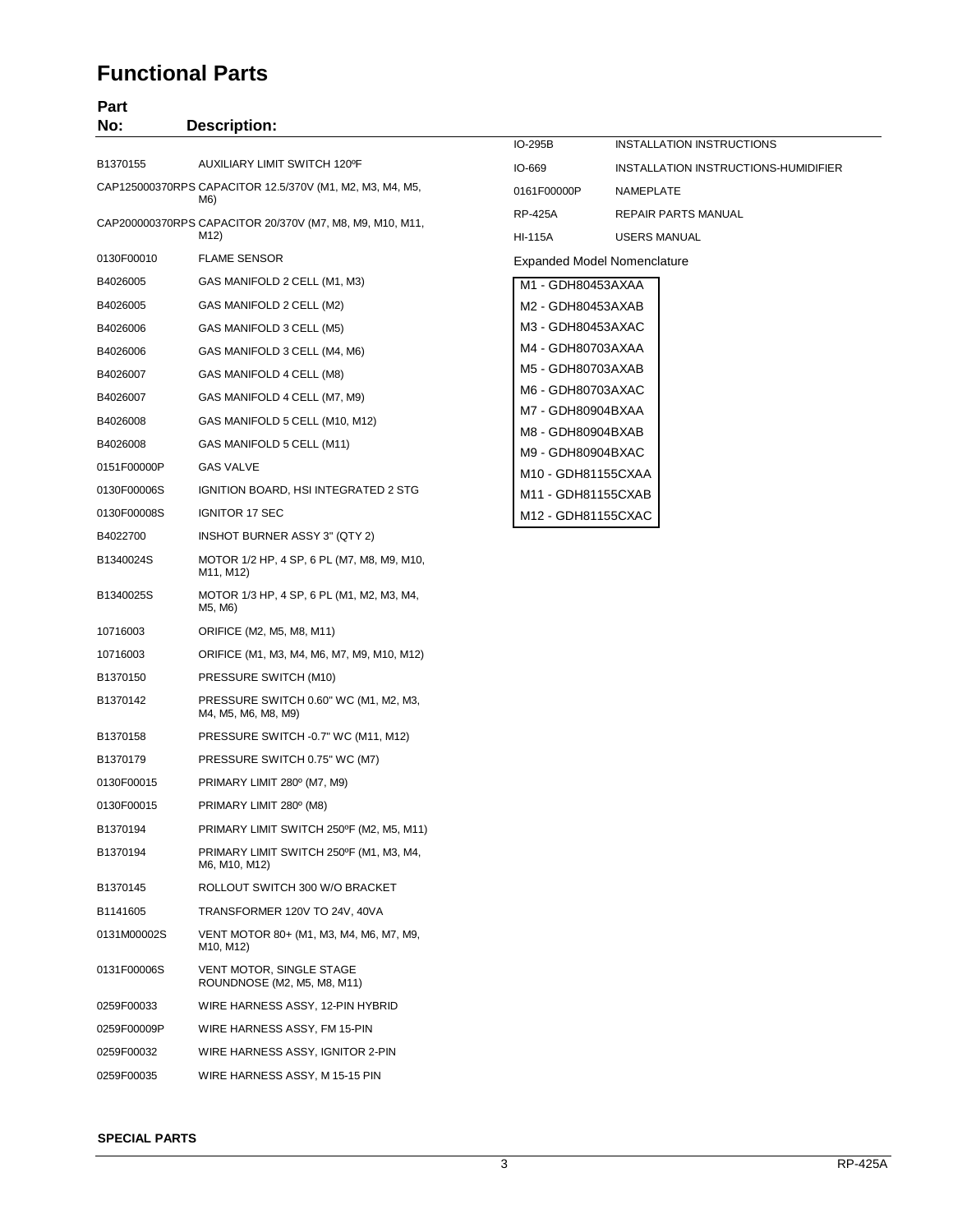#### **Cabinet and Control Panel**

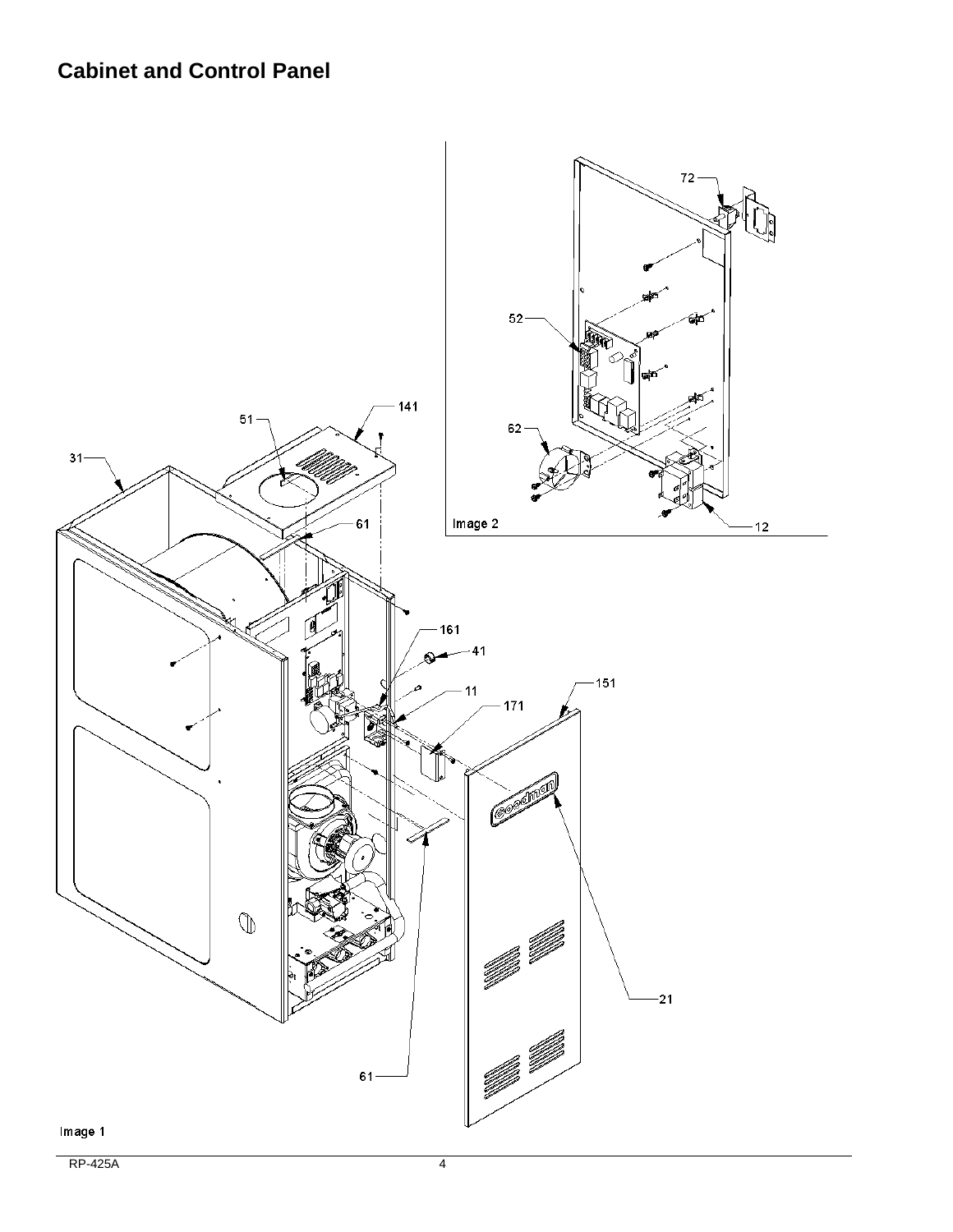#### **Cabinet and Control Panel**

|          | <b>Ref Part</b><br>No:             | <b>Description:</b>                                          | <b>Ref. Part</b><br>No: No: | <b>Description:</b> |
|----------|------------------------------------|--------------------------------------------------------------|-----------------------------|---------------------|
| Image 1: |                                    |                                                              |                             |                     |
| 11       | A3468601                           | PRESSURE SWITCH HOSE                                         |                             |                     |
| 21       | 0161F00000P                        | NAMEPLATE                                                    |                             |                     |
| 31       | 4026537                            | INSULATED ASSY, WRAPPER 14" (M1, M2, M3,<br>M4, M5, M6)      |                             |                     |
| 31       | 4026538                            | INSULATED ASSY, WRAPPER 17.5" (M7, M8, M9)                   |                             |                     |
| 31       | 4026539                            | INSULATED ASSY, WRAPPER 21" (M10, M11,<br>M12)               |                             |                     |
| 41       | B1392104                           | UNIVERSAL BUSHING UB 875                                     |                             |                     |
| 51       | B13926111                          | SEAL STRIP 1/8 X 1/2 X 14 (M1, M2, M3, M4, M5,<br>M6)        |                             |                     |
| 61       | B13926112                          | SEAL STRIP 1/8 X 1/2 X 17.5 (M7, M8, M9)                     |                             |                     |
| 61       | B13926113                          | SEAL STRIP 1/8 X 1/2 X 21 (M10, M11, M12)                    |                             |                     |
| 141      | 0221F00000PDG                      | TOP 14" (M1, M2, M3, M4, M5, M6)                             |                             |                     |
| 141      | 0221F00001PDG                      | TOP 17.5" (M7, M8, M9)                                       |                             |                     |
| 141      | 0221F00002PDG                      | TOP 21" (M10, M11, M12)                                      |                             |                     |
| 151      | 0221F00008PDG                      | ACCESS DOOR 14" (M1, M2, M3, M4, M5, M6)                     |                             |                     |
| 151      | 0221F00009PDG                      | ACCESS DOOR 17.5" (M7, M8, M9)                               |                             |                     |
| 151      | 0221F00010PDG                      | ACCESS DOOR 21" (M10, M11, M12)                              |                             |                     |
| 161      | 4014502                            | J-BOX                                                        |                             |                     |
| 171      | 4015502                            | <b>J-BOX COVER</b>                                           |                             |                     |
| ΝS       | 0259F00033                         | WIRE HARNESS ASSY, 12-PIN HYBRID                             |                             |                     |
| Image 2: |                                    |                                                              |                             |                     |
| 12       | B1141605                           | TRANSFORMER 120V TO 24V, 40VA                                |                             |                     |
| 52       | 0130F00006S                        | IGNITION BOARD, HSI INTEGRATED 2 STG                         |                             |                     |
| 62       | B1370150                           | PRESSURE SWITCH (M10)                                        |                             |                     |
| 62       | B1370142                           | PRESSURE SWITCH 0.60" WC (M1, M2, M3, M4,<br>M5, M6, M8, M9) |                             |                     |
| 62       | B1370158                           | PRESSURE SWITCH -0.7" WC (M11, M12)                          |                             |                     |
| 62       | B1370179                           | PRESSURE SWITCH 0.75" WC (M7)                                |                             |                     |
| 72       | B1370819                           | <b>DOOR SWITCH</b>                                           |                             |                     |
|          | <b>Expanded Model Nomenclature</b> |                                                              |                             |                     |
|          | M1 - GDH80453AXAA                  |                                                              |                             |                     |
|          | $M2 - GDH80453AYAR$                |                                                              |                             |                     |

M2 - GDH80453AXAB M3 - GDH80453AXAC M4 - GDH80703AXAA M5 - GDH80703AXAB M6 - GDH80703AXAC M7 - GDH80904BXAA M8 - GDH80904BXAB M9 - GDH80904BXAC M10 - GDH81155CXAA M11 - GDH81155CXAB M12 - GDH81155CXAC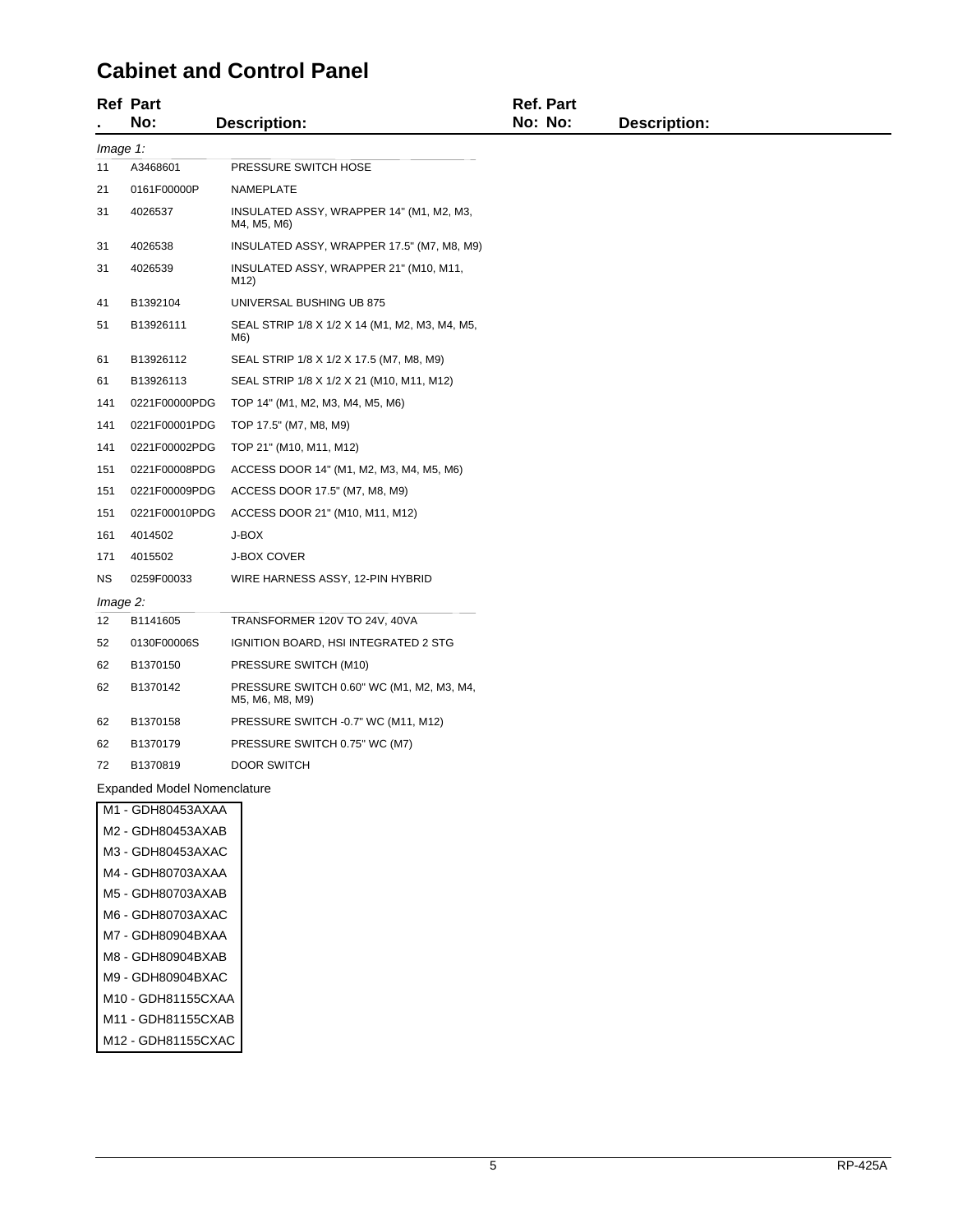# **Blower Assembly**

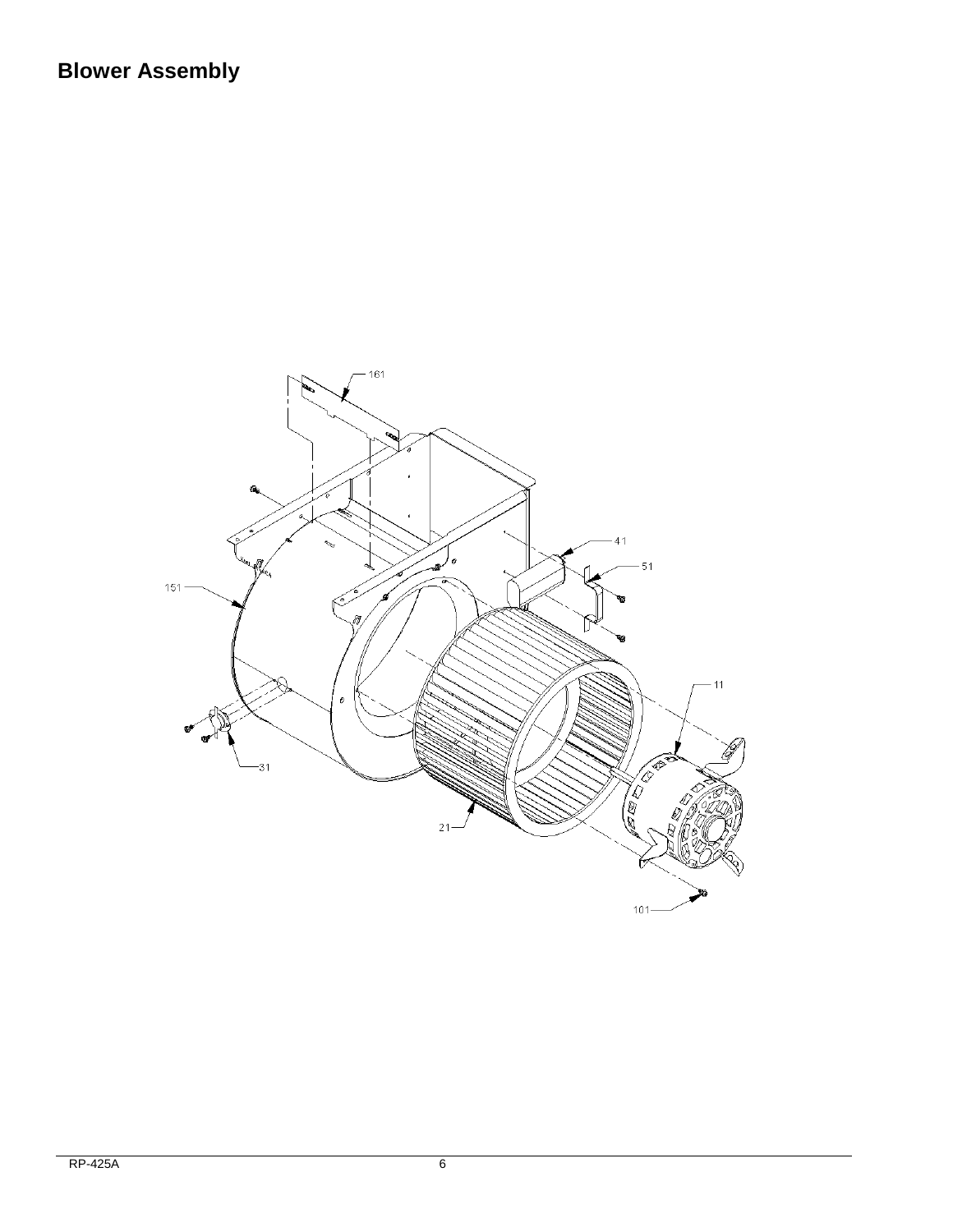# **Blower Assembly**

|             | <b>Ref Part</b>                    |                                                              | <b>Ref. Part</b> |                     |
|-------------|------------------------------------|--------------------------------------------------------------|------------------|---------------------|
|             | No:                                | <b>Description:</b>                                          | No: No:          | <b>Description:</b> |
| $Image 1$ : |                                    |                                                              |                  |                     |
| 11          | B1340024S                          | MOTOR 1/2 HP, 4 SP, 6 PL (M7, M8, M9, M10,<br>M11, M12)      |                  |                     |
| 11          | B1340025S                          | MOTOR 1/3 HP, 4 SP, 6 PL (M1, M2, M3, M4, M5,<br>M6)         |                  |                     |
| 21          | B1368047A                          | BLOWER WHEEL 10 X 10 (M10, M11, M12)                         |                  |                     |
| 21          | B1368034S                          | BLOWER WHEEL 10 X 6 (M1, M2, M3, M4, M5, M6)                 |                  |                     |
| 21          | B1368016S                          | BLOWER WHEEL 10 X 8 (M7, M8, M9)                             |                  |                     |
| 31          | B1370155                           | AUXILIARY LIMIT SWITCH 120°F                                 |                  |                     |
| 41          |                                    | CAP125000370RPSCAPACITOR 12.5/370V (M1, M2, M3, M4, M5, M6)  |                  |                     |
| 41          |                                    | CAP200000370RPSCAPACITOR 20/370V (M7, M8, M9, M10, M11, M12) |                  |                     |
| 51          | 1284835                            | <b>CAPACITOR STRAP</b>                                       |                  |                     |
| 101         | B1393331                           | MACHINE SCREW, 1/4-20 TYPE F SLOTTED (QTY<br>3)              |                  |                     |
| 151         | 2539307S                           | BLOWER SHELL ASSY 10 X 10 (M10, M11, M12)                    |                  |                     |
| 151         | 2539305S                           | BLOWER SHELL ASSY 10 X 6 (M1, M2, M3, M4,<br>M5, M6)         |                  |                     |
| 151         | 2539306S                           | BLOWER SHELL ASSY 10 X 8 (M7, M8, M9)                        |                  |                     |
| 161         | 764741F                            | BLOWER BLOCK-OFF 10 X 10 (M10, M11, M12)                     |                  |                     |
| 161         | 764739                             | BLOWER BLOCK-OFF 10 X 6 (M1, M2, M3, M4,<br>M5, M6)          |                  |                     |
| 161         | 764740F                            | BLOWER BLOCK-OFF 10 X 8 (M7, M8, M9)                         |                  |                     |
|             | <b>Expanded Model Nomenclature</b> |                                                              |                  |                     |
|             | M1 - GDH80453AXAA                  |                                                              |                  |                     |
|             | M2 - GDH80453AXAB                  |                                                              |                  |                     |
|             | M3 - GDH80453AXAC                  |                                                              |                  |                     |

| M2 - GDH80453AXAB  |
|--------------------|
| M3 - GDH80453AXAC  |
| M4 - GDH80703AXAA  |
| M5 - GDH80703AXAB  |
| M6 - GDH80703AXAC  |
| M7 - GDH80904BXAA  |
| M8 - GDH80904BXAB  |
| M9 - GDH80904BXAC  |
| M10 - GDH81155CXAA |
| M11 - GDH81155CXAB |
| M12 - GDH81155CXAC |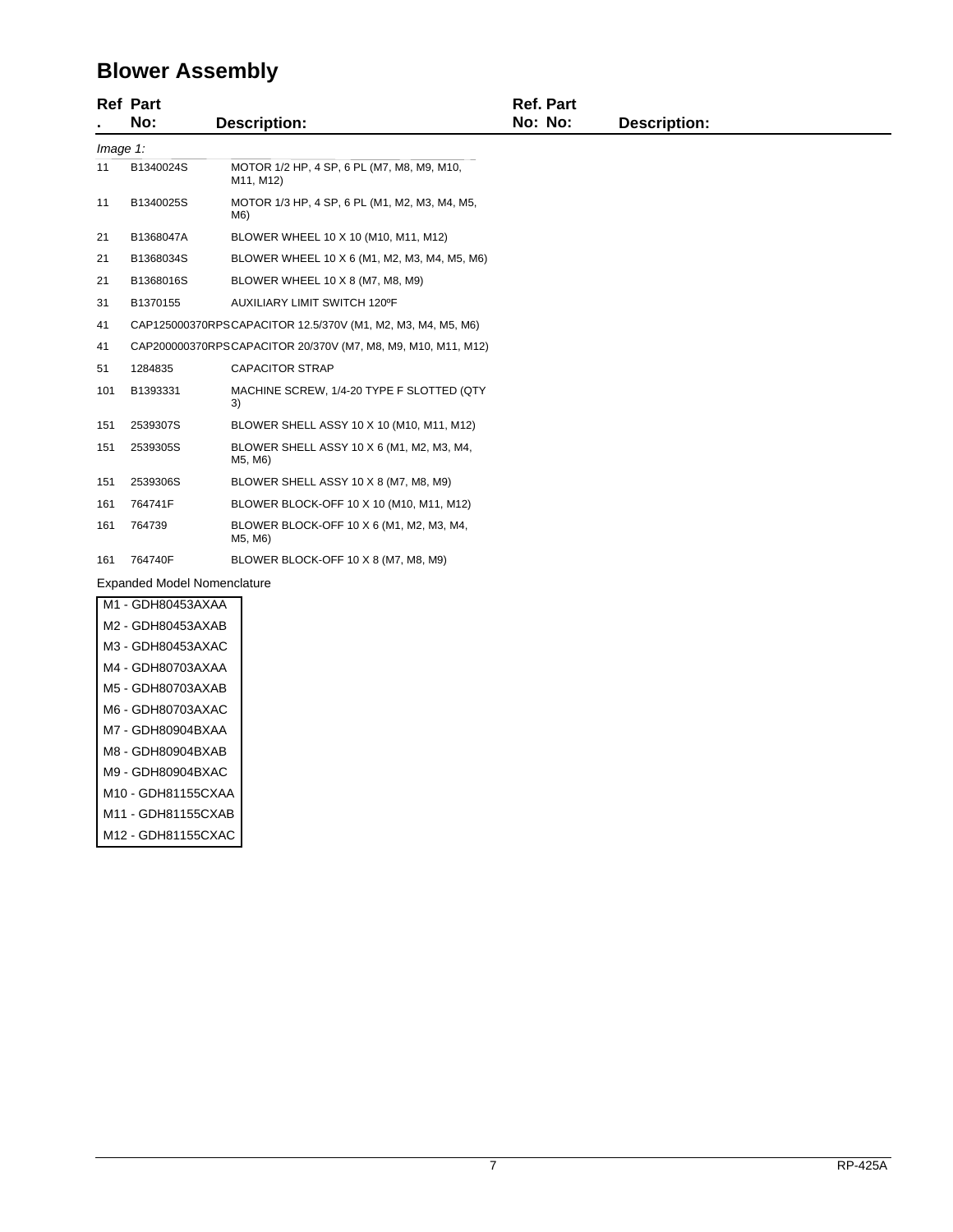# **Heat Exchanger Assy/Flue Collector Box w/Separate Chimney Assy**

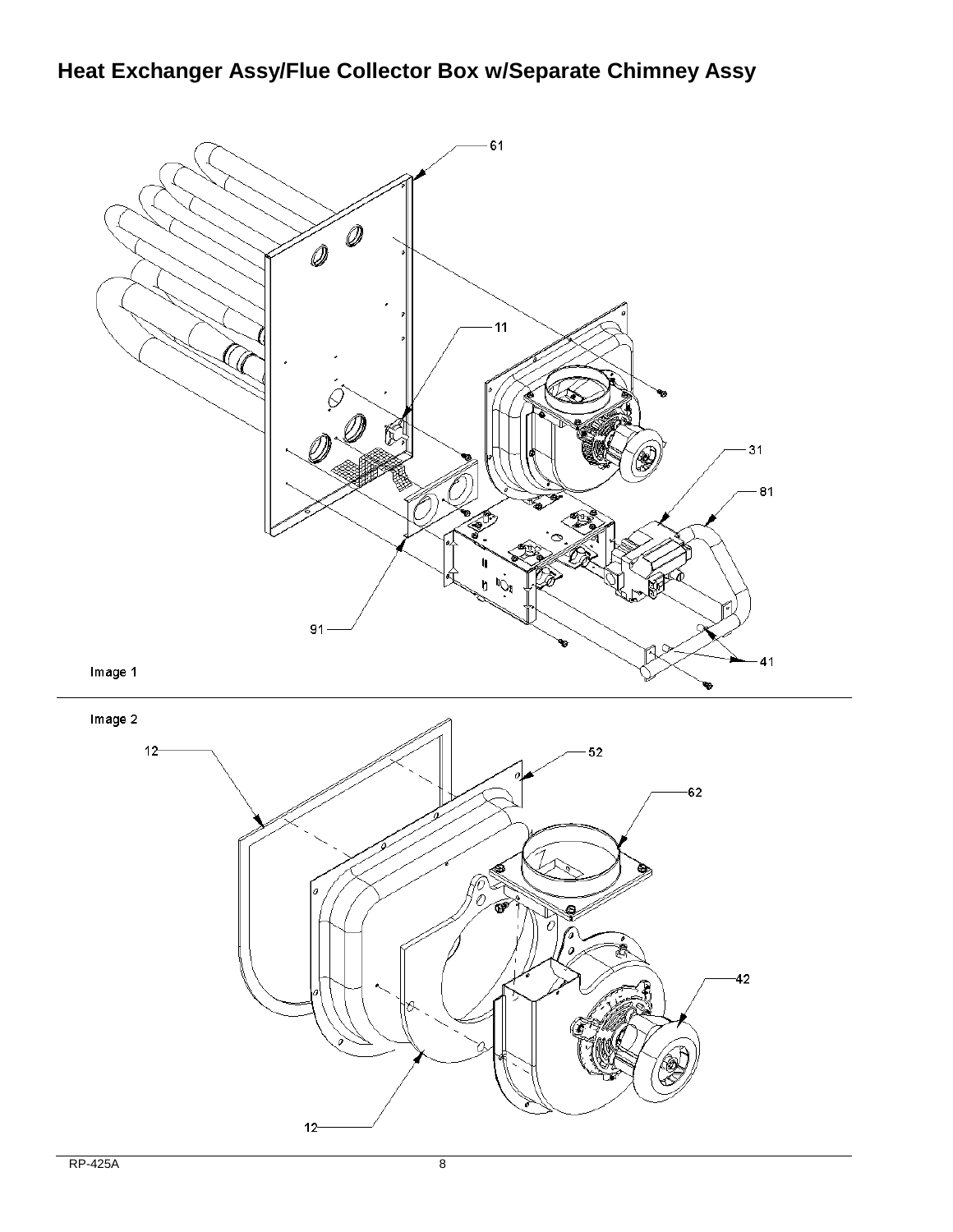# **Heat Exchanger Assy/Flue Collector Box w/Separate Chimney Assy**

|          | <b>Ref Part</b><br>No:      | <b>Description:</b>                                                                | Ref. Part<br>No: No: | <b>Description:</b> |
|----------|-----------------------------|------------------------------------------------------------------------------------|----------------------|---------------------|
| Image 1: |                             |                                                                                    |                      |                     |
| 11       | 0130F00015                  | PRIMARY LIMIT 280° (M7, M9)                                                        |                      |                     |
| 11       | B1370194                    | PRIMARY LIMIT SWITCH 250°F (M1, M3, M4, M6,<br>M <sub>10</sub> , M <sub>12</sub> ) |                      |                     |
| 31       | 0151F00000P                 | GAS VALVE (M1, M3, M4, M6, M7, M9, M10, M12)                                       |                      |                     |
| 41       | 10716003                    | ORIFICE (M1, M3, M4, M6, M7, M9, M10, M12)                                         |                      |                     |
| 61       | 4021300S                    | HEAT EXCHANGER SUB-ASSY 2 CELL, 14" (M1,<br>M3)                                    |                      |                     |
| 61       | 4021307S                    | HEAT EXCHANGER SUB-ASSY 3 CELL, 14" (M4,<br>M6)                                    |                      |                     |
| 61       | 4021309S                    | HEAT EXCHANGER SUB-ASSY 4 CELL, 17.5" (M7,<br>M9)                                  |                      |                     |
| 61       | 4021311S                    | HEAT EXCHANGER SUB-ASSY 5 CELL, 21" (M10,<br>M12)                                  |                      |                     |
| 81       | B4026005                    | GAS MANIFOLD 2 CELL (M1, M3)                                                       |                      |                     |
| 81       | B4026006                    | GAS MANIFOLD 3 CELL (M4, M6)                                                       |                      |                     |
| 81       | B4026007                    | GAS MANIFOLD 4 CELL (M7, M9)                                                       |                      |                     |
| 81       | B4026008                    | GAS MANIFOLD 5 CELL (M10, M12)                                                     |                      |                     |
| 91       | 4028000                     | ORIFICE PLATE 2 CELL (M1, M3)                                                      |                      |                     |
| 91       | 4028001                     | ORIFICE PLATE 3 CELL (M4, M6)                                                      |                      |                     |
| 91       | 4028002                     | ORIFICE PLATE 4 CELL (M7, M9)                                                      |                      |                     |
| 91       | 4028003                     | ORIFICE PLATE 5 CELL (M10, M12)                                                    |                      |                     |
| Image 2: |                             |                                                                                    |                      |                     |
| 12       | B1392633                    | VENT MOTOR GASKET 14" (M1, M3, M4, M6)                                             |                      |                     |
| 12       | B1392634                    | VENT MOTOR GASKET 17.5" (M7, M9)                                                   |                      |                     |
| 12       | B1392635                    | VENT MOTOR GASKET 21" (M10, M12)                                                   |                      |                     |
| 42       | 0131M00002S                 | VENT MOTOR 80+ (M1, M3, M4, M6, M7, M9, M10,<br>M12)                               |                      |                     |
| 52       | 4010012S                    | FLUE COLLECTOR BOX 14.0" 1.500 MOD A (M1,<br>M3)                                   |                      |                     |
| 52       | 4010013S                    | FLUE COLLECTOR BOX 14.0" 2.000 MOD A (M4,<br>M6)                                   |                      |                     |
| 52       | 4010015S                    | FLUE COLLECTOR BOX 17.5" 2.000 MOD A (M7,<br>M9)                                   |                      |                     |
| 52       | 4010017S                    | FLUE COLLECTOR BOX 21.0" 2.250 MOD A (M10,<br>M12)                                 |                      |                     |
| 62       | 4053501S                    | CHIMNEY ASSEMBLY (M1, M3, M4, M6, M7, M9,<br>M <sub>10</sub> , M <sub>12</sub> )   |                      |                     |
|          | Expanded Model Nomenclature |                                                                                    |                      |                     |
|          | M1 - GDH80453AXAA           |                                                                                    |                      |                     |
|          | M2 - GDH80453AXAB           |                                                                                    |                      |                     |
|          | M2 CDUROAE2AVAC             |                                                                                    |                      |                     |

| M3 - GDH80453AXAC  |
|--------------------|
| M4 - GDH80703AXAA  |
| M5 - GDH80703AXAB  |
| M6 - GDH80703AXAC  |
| M7 - GDH80904BXAA  |
| M8 - GDH80904BXAB  |
| M9 - GDH80904BXAC  |
| M10 - GDH81155CXAA |
| M11 - GDH81155CXAB |
| M12 - GDH81155CXAC |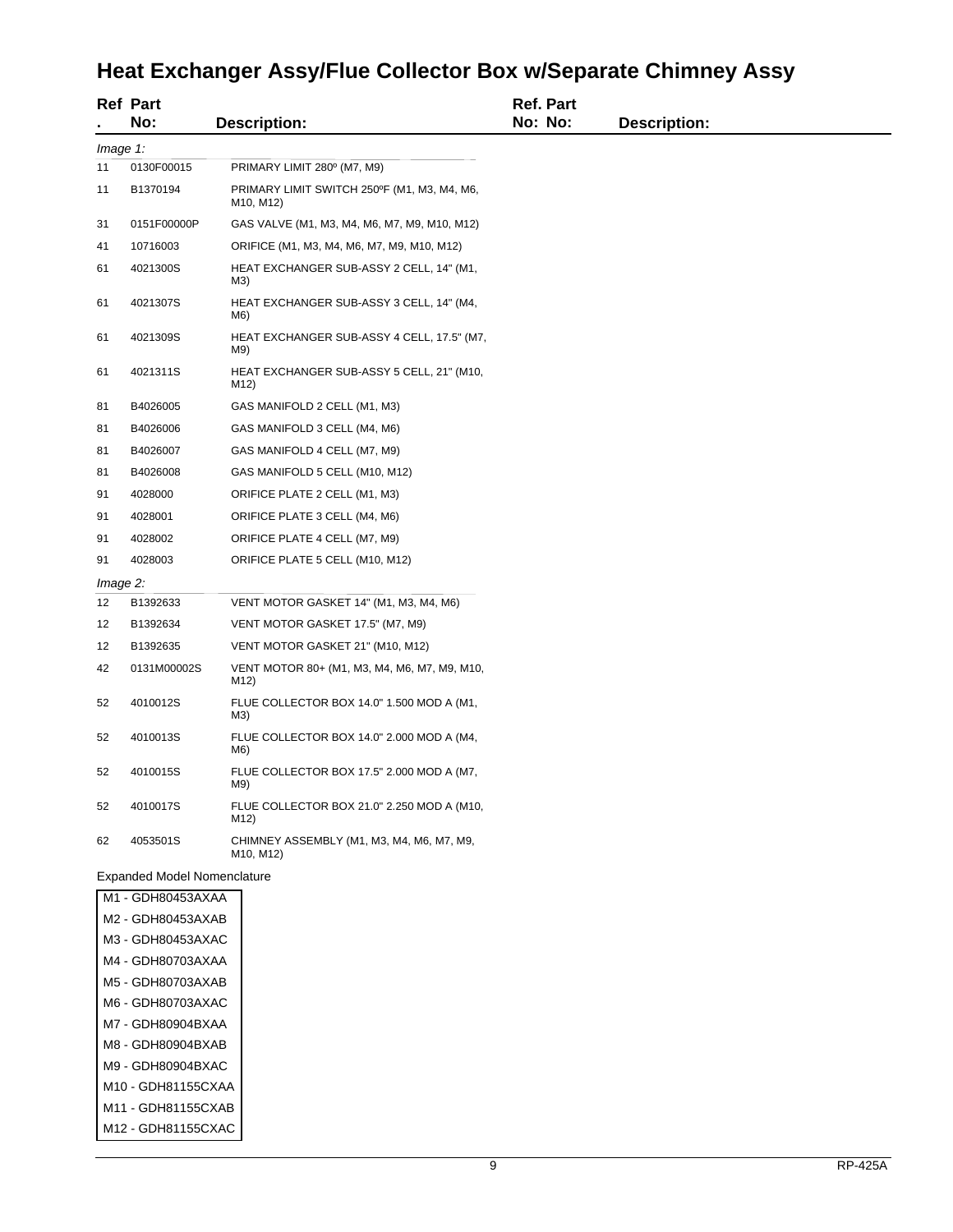# **Heat Exchanger Assy/Flue Collector Box w/Built-in Chimney Assy**



Image 1

Image 2

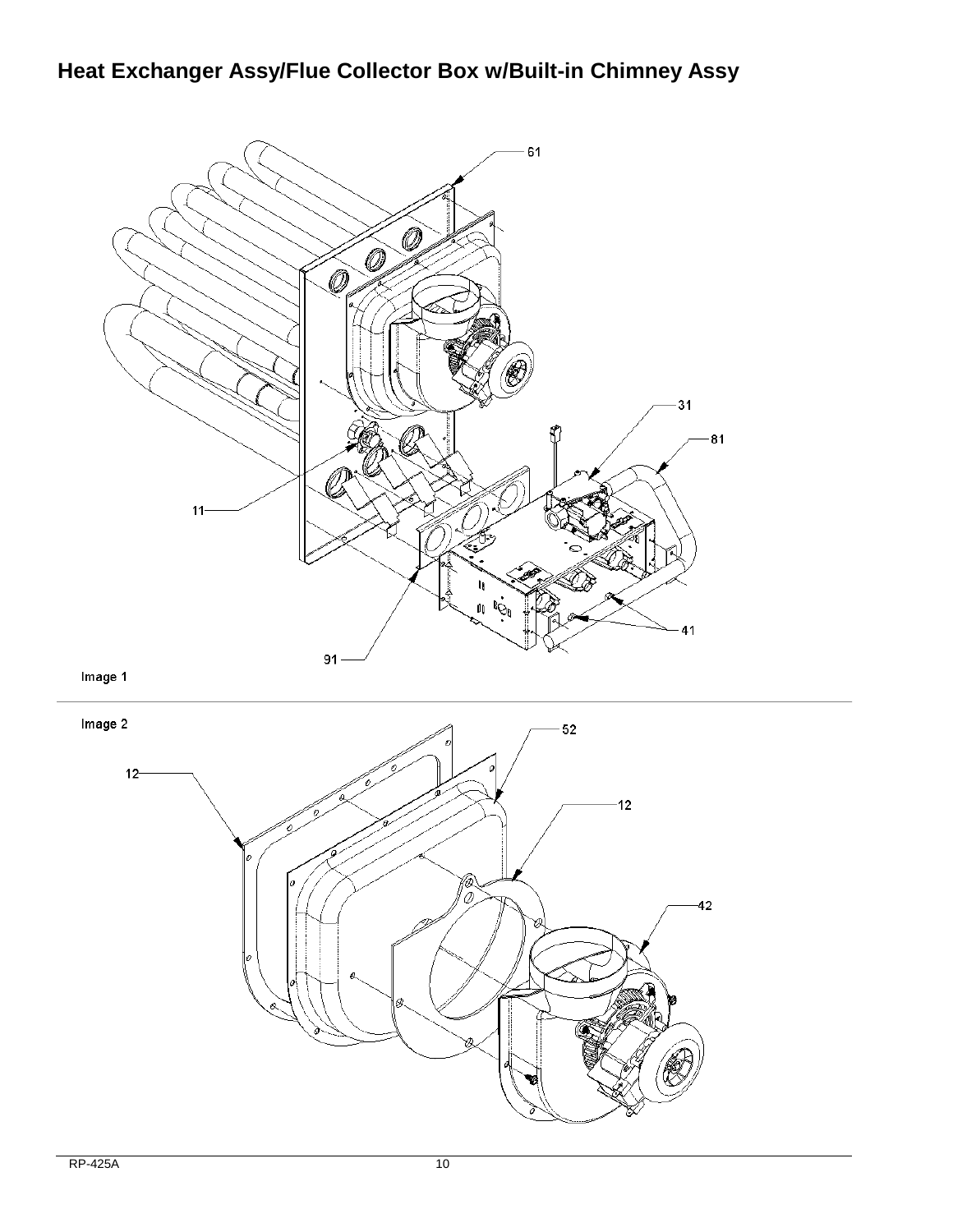# **Heat Exchanger Assy/Flue Collector Box w/Built-in Chimney Assy**

|             | <b>Ref Part</b><br>No:             | <b>Description:</b>                                     |  | <b>Ref. Part</b><br>No: No: | <b>Description:</b> |  |
|-------------|------------------------------------|---------------------------------------------------------|--|-----------------------------|---------------------|--|
|             | Image 1:                           |                                                         |  |                             |                     |  |
| 11          | 0130F00015                         | PRIMARY LIMIT 280° (M8)                                 |  |                             |                     |  |
| 11          | B1370194                           | PRIMARY LIMIT SWITCH 250°F (M2, M5, M11)                |  |                             |                     |  |
| 31          | 0151F00000P                        | GAS VALVE (M2, M5, M8, M11)                             |  |                             |                     |  |
| 41          | 10716003                           | ORIFICE (M2, M5, M8, M11)                               |  |                             |                     |  |
| 61          | 4021300S                           | HEAT EXCHANGER SUB-ASSY 2 CELL, 14" (M2)                |  |                             |                     |  |
| 61          | 4021307S                           | HEAT EXCHANGER SUB-ASSY 3 CELL, 14" (M5)                |  |                             |                     |  |
| 61          | 4021309S                           | HEAT EXCHANGER SUB-ASSY 4 CELL, 17.5" (M8)              |  |                             |                     |  |
| 61          | 4021311S                           | HEAT EXCHANGER SUB-ASSY 5 CELL, 21" (M11)               |  |                             |                     |  |
| 81          | B4026005                           | GAS MANIFOLD 2 CELL (M2)                                |  |                             |                     |  |
| 81          | B4026006                           | GAS MANIFOLD 3 CELL (M5)                                |  |                             |                     |  |
| 81          | B4026007                           | GAS MANIFOLD 4 CELL (M8)                                |  |                             |                     |  |
| 81          | B4026008                           | GAS MANIFOLD 5 CELL (M11)                               |  |                             |                     |  |
| 91          | 4028000                            | ORIFICE PLATE 2 CELL (M2)                               |  |                             |                     |  |
| 91          | 4028001                            | ORIFICE PLATE 3 CELL (M5)                               |  |                             |                     |  |
| 91          | 4028002                            | ORIFICE PLATE 4 CELL (M8)                               |  |                             |                     |  |
| 91          | 4028003                            | ORIFICE PLATE 5 CELL (M11)                              |  |                             |                     |  |
| $Image 2$ : |                                    |                                                         |  |                             |                     |  |
| 12          | B1392633                           | VENT MOTOR GASKET 14" (M2, M5)                          |  |                             |                     |  |
| 12          | B1392634                           | VENT MOTOR GASKET 17.5" (M8)                            |  |                             |                     |  |
| 12          | B1392635                           | VENT MOTOR GASKET 21" (M11)                             |  |                             |                     |  |
| 42          | 0131F00006S                        | VENT MOTOR, SINGLE STAGE ROUNDNOSE<br>(M2, M5, M8, M11) |  |                             |                     |  |
| 52          | 4010012S                           | FLUE COLLECTOR BOX 14.0" 1.500 MOD A (M2)               |  |                             |                     |  |
| 52          | 4010013S                           | FLUE COLLECTOR BOX 14.0" 2.000 MOD A (M5)               |  |                             |                     |  |
| 52          | 4010015S                           | FLUE COLLECTOR BOX 17.5" 2.000 MOD A (M8)               |  |                             |                     |  |
| 52          | 4010017S                           | FLUE COLLECTOR BOX 21.0" 2.250 MOD A (M11)              |  |                             |                     |  |
|             | <b>Expanded Model Nomenclature</b> |                                                         |  |                             |                     |  |
|             | M1 - GDH80453AXAA                  |                                                         |  |                             |                     |  |
|             | M2 - GDH80453AXAB                  |                                                         |  |                             |                     |  |
|             | M3 - GDH80453AXAC                  |                                                         |  |                             |                     |  |
|             | M4 - GDH80703AXAA                  |                                                         |  |                             |                     |  |
|             | M5 - GDH80703AXAB                  |                                                         |  |                             |                     |  |
|             | M6 - GDH80703AXAC                  |                                                         |  |                             |                     |  |
|             | M7 - GDH80904BXAA                  |                                                         |  |                             |                     |  |
|             | M8 - GDH80904BXAB                  |                                                         |  |                             |                     |  |
|             | M9 - GDH80904BXAC                  |                                                         |  |                             |                     |  |
|             | M10 - GDH81155CXAA                 |                                                         |  |                             |                     |  |
|             | M11 - GDH81155CXAB                 |                                                         |  |                             |                     |  |
|             | M12 - GDH81155CXAC                 |                                                         |  |                             |                     |  |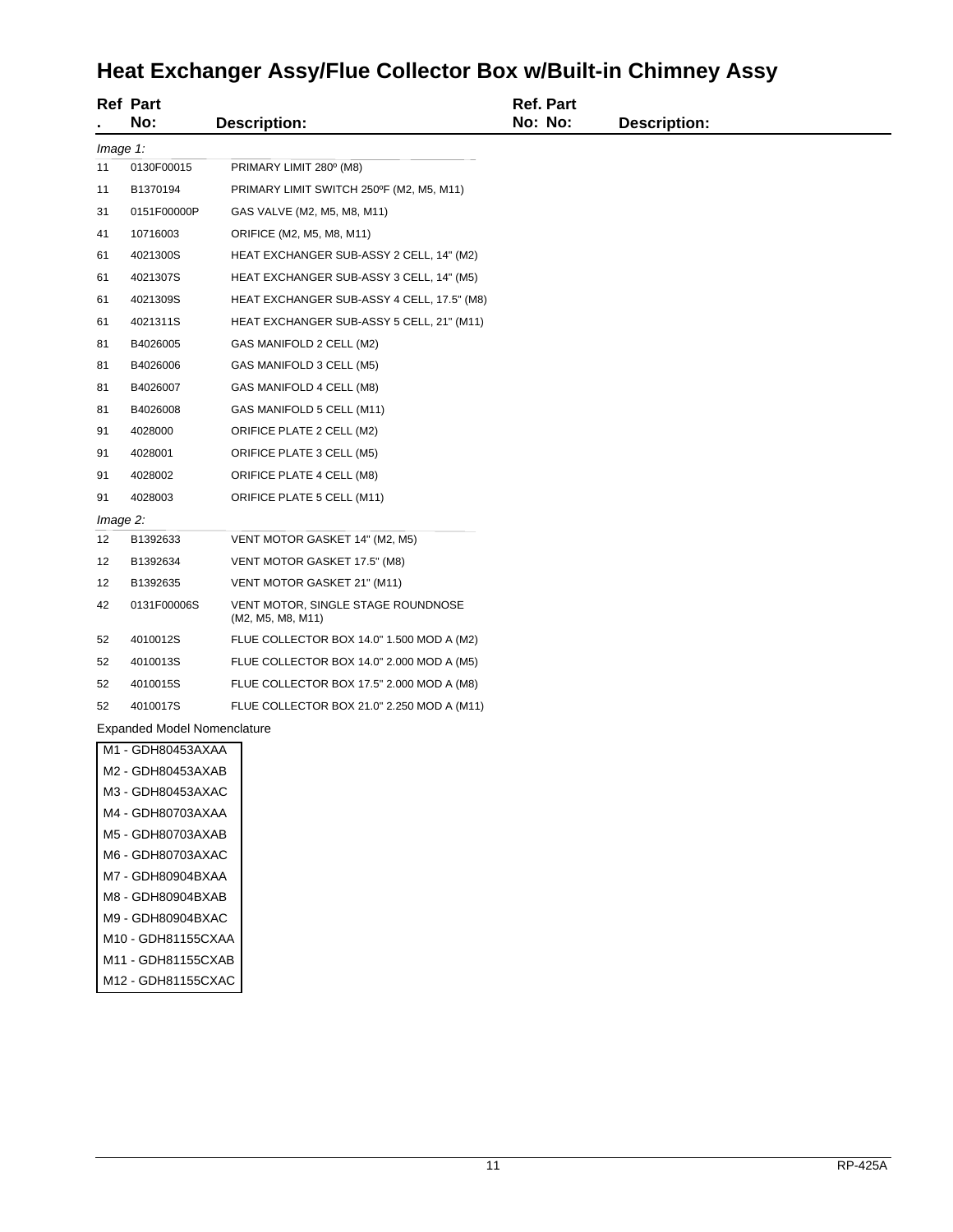